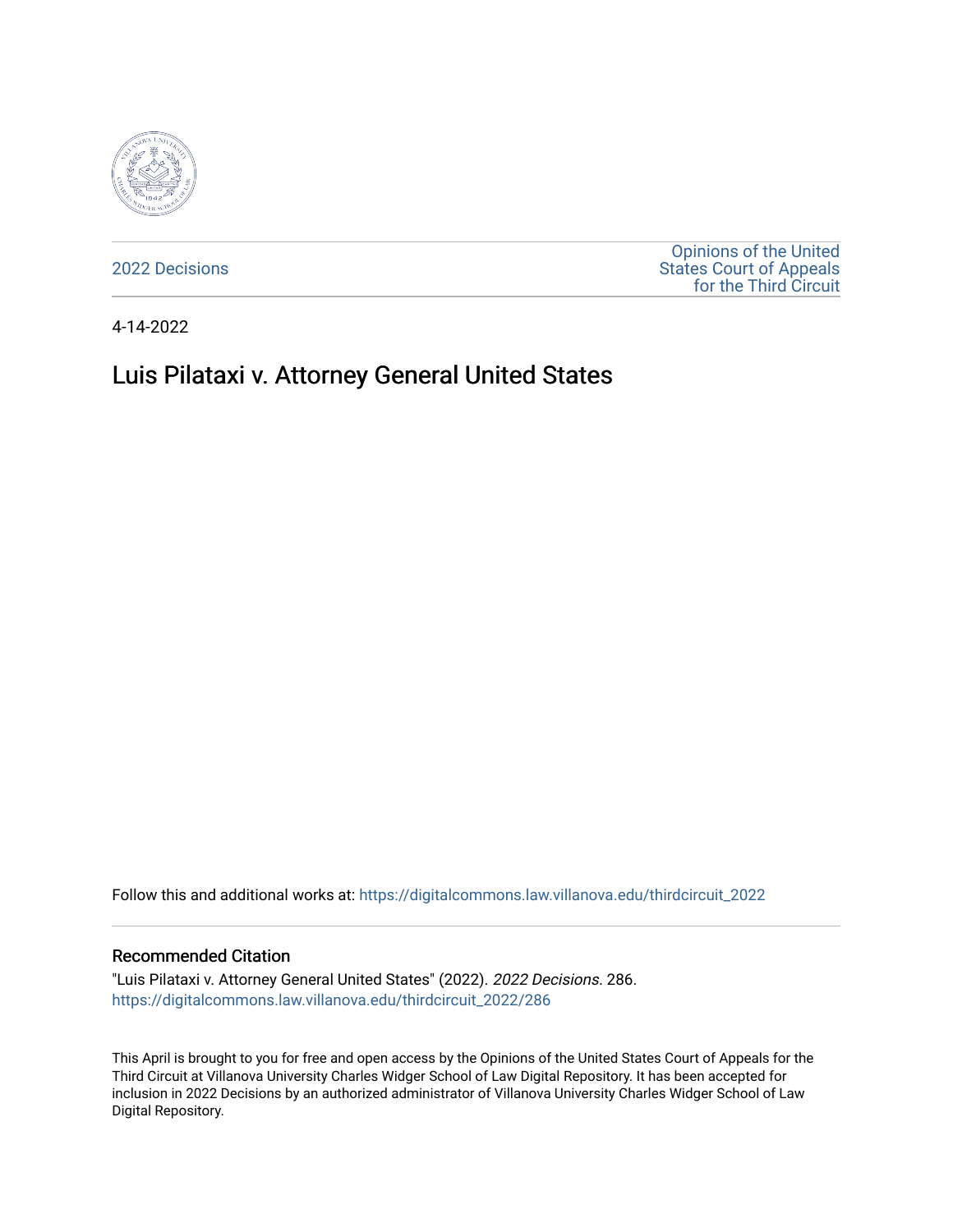#### **NOT PRECEDENTIAL**

# UNITED STATES COURT OF APPEALS FOR THE THIRD CIRCUIT

Nos. 20-1037 & 21-1678

### LUIS PILATAXI, Petitioner v.

# ATTORNEY GENERAL UNITED STATES OF AMERICA

On Petition for Review from the Board of Immigration Appeals (Agency No. A215-664-365) Immigration Judge: Jason L. Pope

Argued: March 3, 2022

Before: McKEE, AMBRO, SMITH *Circuit Judges*

(Opinion filed: April 14, 2022)

Regis Fernandez **[Argued]** 7 Federal Square Newark, NJ 07102 *Counsel for Petitioner*

Matthew B. George **[Argued]** Vanessa M. Otero Dana M. Camilleri United States Department of Justice Office of Immigration Litigation P.O. Box 878 Ben Franklin Station Washington, DC 20044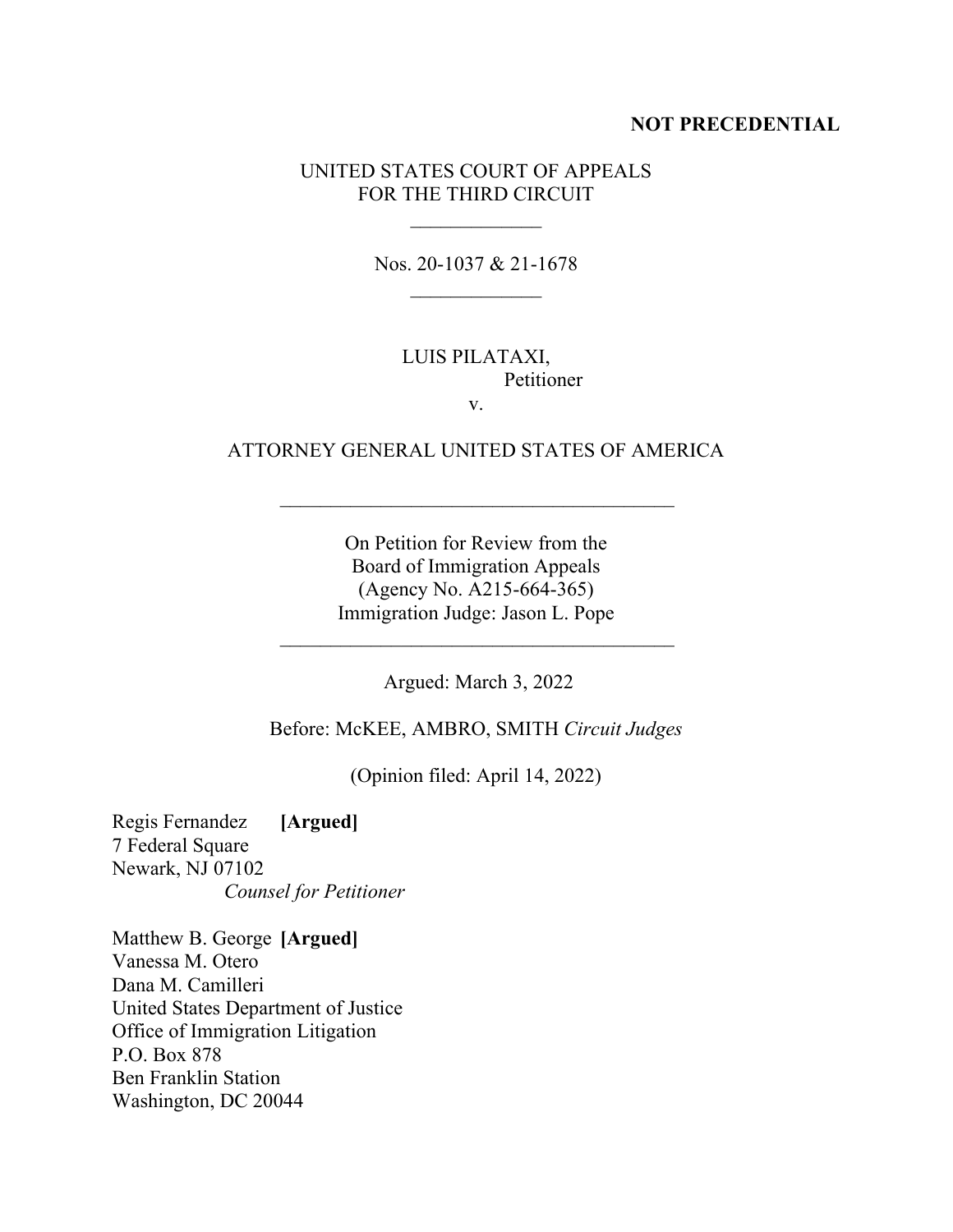*Counsel for Respondent*

#### OPINION\*

 $\frac{1}{2}$ 

McKEE, *Circuit Judge*.

Luis Pilataxi seeks review of the Board of Immigration Appeals' denials of his motions to remand and reopen. For the reasons that follow, we will affirm the BIA's decision and deny the petition for review as to his motion to remand, but we will reverse the BIA's decision and grant the petition for review as to his motion to reopen.

**I.**

Petitioner Luis Pilataxi pled guilty to shoplifting in state court in 2004.<sup>1</sup> That is a felony under New Jersey law. 2 In 2019, Pilataxi initiated post-conviction proceedings in the Superior Court of New Jersey to vacate this plea based upon ineffective assistance of counsel.<sup>3</sup> In November 2019, the Superior Court vacated that guilty plea.<sup>4</sup> However, the order granting relief did not state a reason for the vacatur.<sup>5</sup>

Four months before the vacatur, an immigration judge had found Pilataxi removable because the shoplifting conviction was categorically a crime involving moral

<sup>\*</sup> This disposition is not an opinion of the full court and pursuant to I.O.P. 5.7 does not constitute binding precedent.

 $<sup>1</sup>$  Appx. 156.</sup>

 $2$  Appx. 156.

<sup>3</sup> Appx. 27–36, 432–33.

 $4$  Appx. 50.

<sup>5</sup> *See* Appx. 50–51.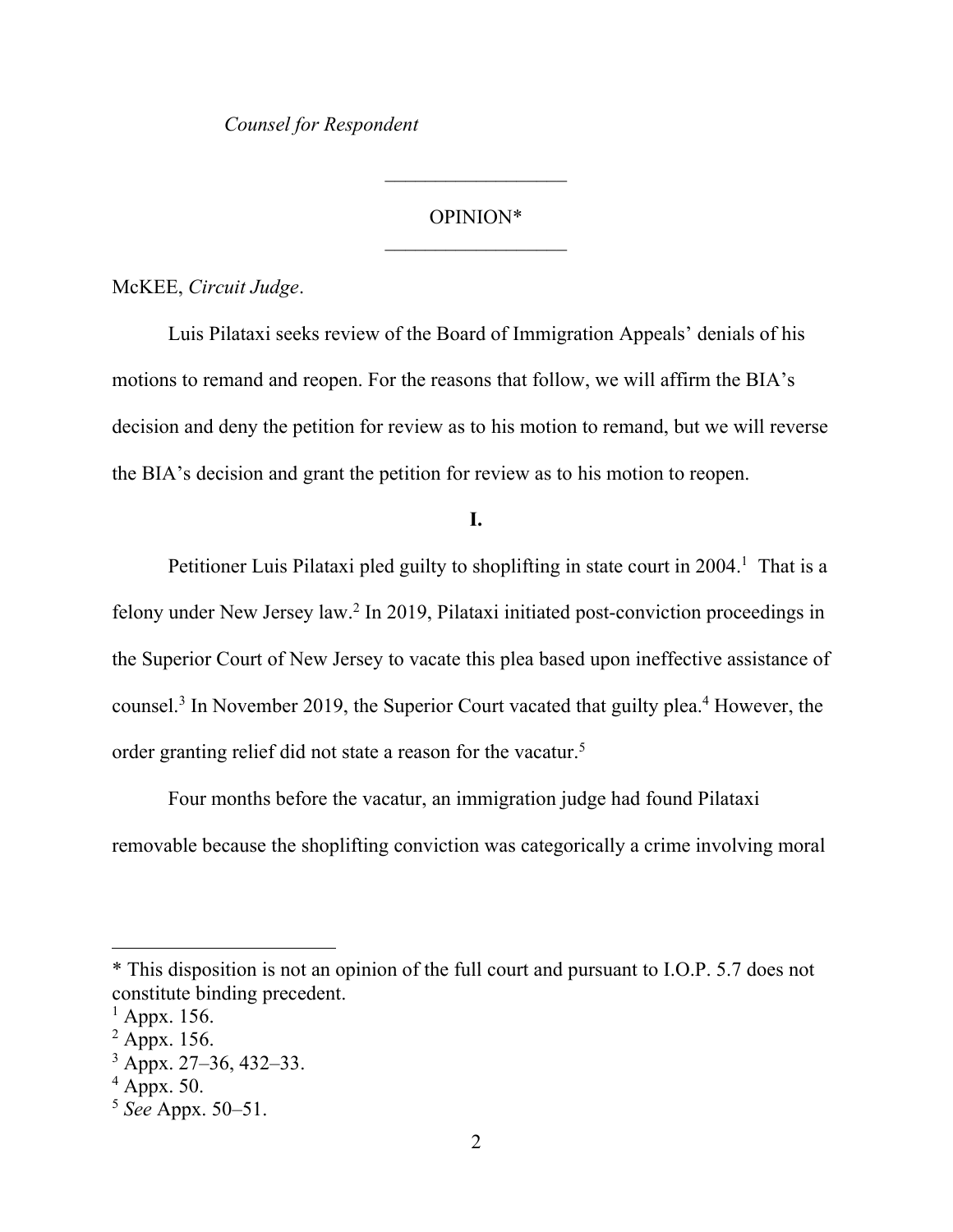turpitude that rendered Pilataxi ineligible for cancellation of removal.<sup>6</sup> Pilataxi appealed to the BIA and filed a motion to remand.<sup>7</sup> The BIA dismissed Pilataxi's appeal and denied his remand motion because he failed to show the vacatur was based on a procedural or substantive defect in the underlying proceedings. <sup>8</sup> Pilataxi petitioned for review of that dismissal.

Pilataxi also moved to reopen so that he could provide more documentation that would establish that the state court's vacatur was based on a procedural or substantive defect in his state court conviction.<sup>9</sup> The documentation he submitted included *inter alia* the state court order,  $^{10}$  a recommendation for the pretrial intervention program,  $^{11}$  a transcript of his post-conviction relief hearing, $12$  and a copy of his legal brief supporting his request for vacatur of his guilty plea.<sup>13</sup> The BIA denied the motion because it concluded that the basis for vacatur was "not clear from the record."<sup>14</sup> This petition for review of that decision followed.<sup>15</sup> We consolidated review of Pilataxi's motion to reopen with our review of his petition for remand.

- $6$  Appx. 151.
- $^7$  Appx. 2.
- <sup>8</sup> Appx. 66.
- $9$  Appx. 12–15.
- $10$  Appx. 71–72.
- $11$  Appx. 79.
- $12$  Appx. 169–200.
- <sup>13</sup> Appx. 27–36.
- $14$  Appx. 3.
- $15$  Appx. 3.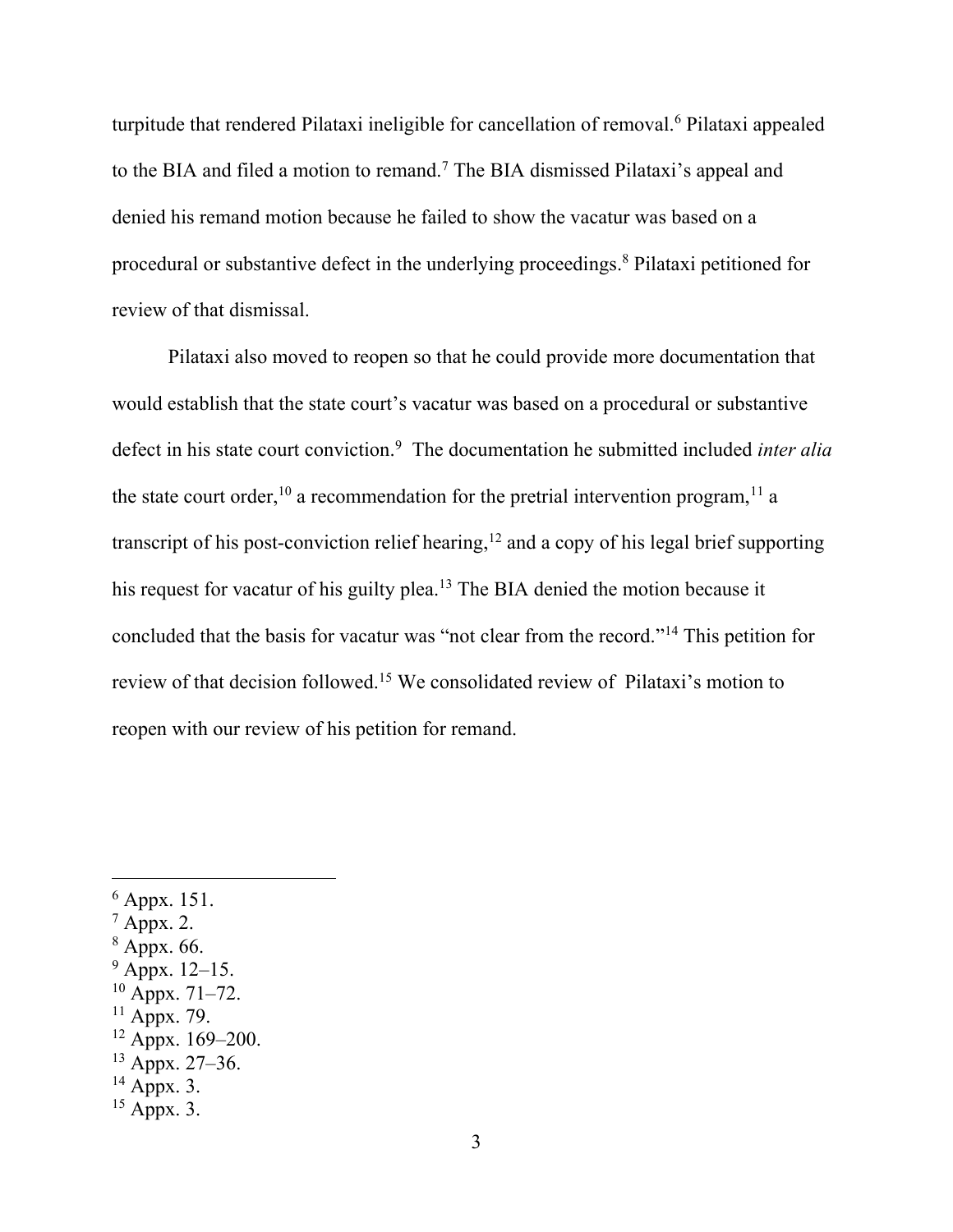**II.**<sup>16</sup>

During oral argument on the consolidated petitions, Pilataxi conceded that the BIA did not err in denying his motion to remand. We will therefore dismiss his petition for review of the BIA's denial of his motion to remand. Thus, the only question before us is whether the BIA erred in denying Pitataxi's motion to reopen.

A non-permanent resident with a conviction for a crime involving moral turpitude is not eligible for cancellation of removal.<sup>17</sup> A petitioner is no longer so convicted under the Immigration and Nationality Act if "the conviction was vacated on the basis of a substantive or procedural defect in the underlying criminal proceedings."<sup>18</sup> The petitioner has the burden of showing that he or she is no longer convicted for immigration purposes.<sup>19</sup> Where a state court vacates a conviction, the state court record must be reviewed to determine if the vacatur was based upon a procedural or substantive defect as opposed to compassion. 20

<sup>&</sup>lt;sup>16</sup> The IJ had jurisdiction under  $8$  C.F.R.  $\S$  1240.1(a), and the BIA had jurisdiction under 8 C.F.R. § 1003.1(b)(3). Our jurisdiction is governed by the Immigration and Nationality Act. We review the denials of motions to reopen and remand for abuse of discretion. *Contreras v. Att'y Gen.*, 665 F.3d 578, 583 (3d Cir. 2012). Accordingly, we disturb the BIA decision only if it is arbitrary, irrational, or contrary to the law. We review the BIA's legal conclusions de novo and factual findings for substantial evidence. *Calderon-Rosas v. Att'y Gen.*, 957 F.3d 378, 383 (3d Cir. 2020).

 $178$  U.S.C. § 1229b(b)(1)(C).

<sup>18</sup> *Rodriguez v. Att'y Gen.*, 844 F.3d 392, 396 (3d Cir. 2016) (quotations omitted) (quoting *In re Pickering*, 23 I. & N. Dec. 621, 624 (BIA 2003)).

<sup>19</sup> 8 U.S.C. § 1229a(c)(4)(A); *see Pareja v. Att'y Gen.*, 615 F.3d 180, 185 (3d Cir. 2010). <sup>20</sup> *See Rodriguez*, 844 F.3d at 397.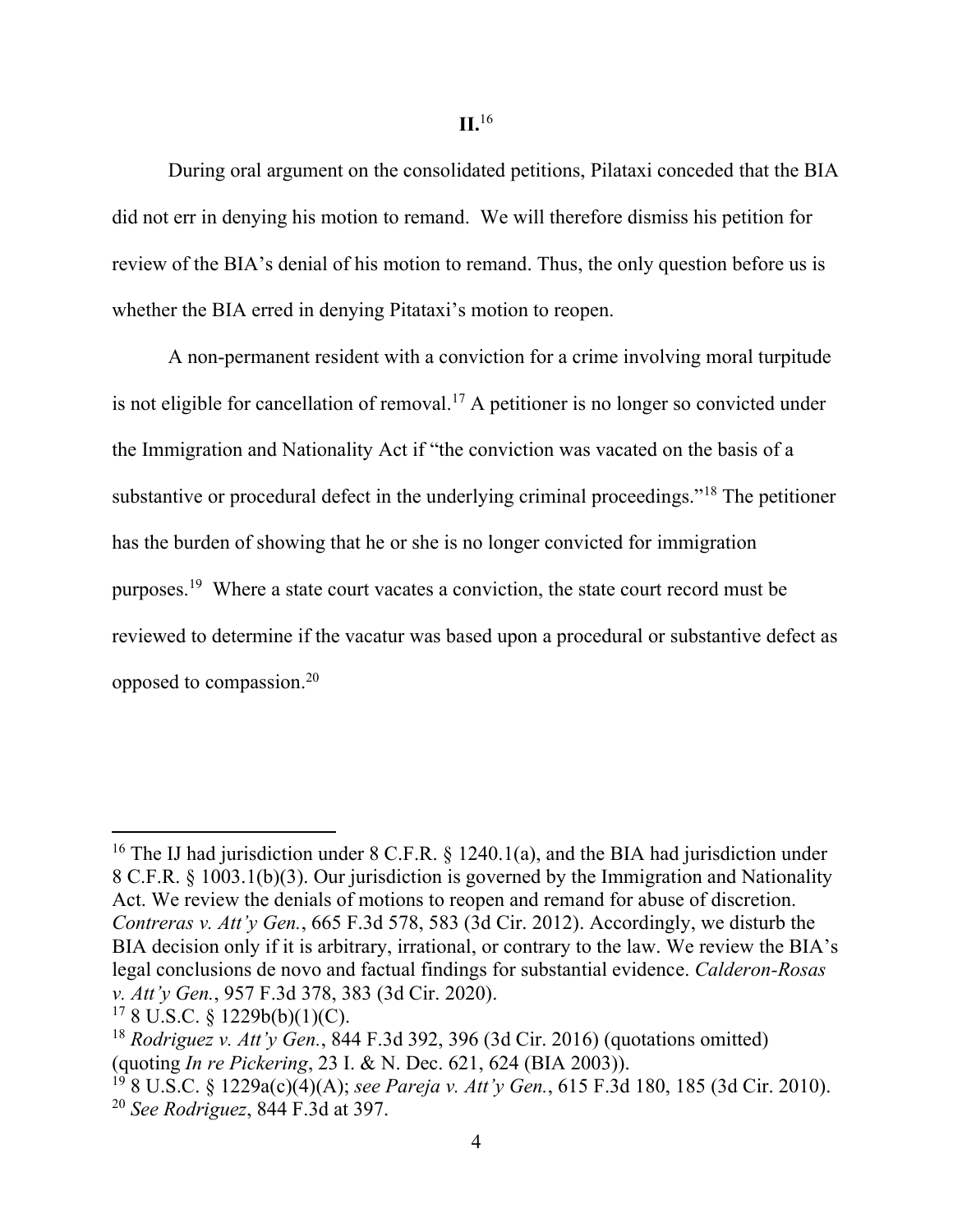The order that vacated the conviction is first examined to see if it explains the reason for vacatur.<sup>21</sup> Here, the state order does not explain the reason for vacating the conviction, but it does mention Pilataxi's participation in a Pretrial Intervention Program as a condition of the vacatur. <sup>22</sup> *Pinho* instructs that such participation is considered a product of settlement negotiations, not a potential reason for vacatur.<sup>23</sup> Thus, to the extent that the government argues that the Pretrial Intervention Program is a potential basis for vacatur, we disagree.

Where the state order fails to provide a specific reason for vacatur, we must examine the rest of the state court record.<sup>24</sup> In doing so, "the IJ may rely only on reasons explicitly stated in the record and may not impute an unexpressed motive for vacating a conviction."<sup>25</sup> There can be no "speculation . . . about the secret motive of state judges and prosecutors."<sup>26</sup> Accordingly, when the record includes only one possible reason on

<sup>&</sup>lt;sup>21</sup> *Id.* ("A petitioner whose criminal conviction was vacated is no longer convicted under the INA where the conviction was vacated on the basis of a substantive or procedural defect in the underlying criminal proceedings. Conversely, where a court vacates a conviction for reasons unrelated to the merits of the underlying criminal proceedings, such as for rehabilitation or to allow a petitioner to avoid the immigration effects of the conviction, then the petitioner remains convicted for immigration purposes.")(quotations and citations omitted).

 $22$  Appx. 50.

<sup>23</sup> *Pinho*, 432 F.3d at 215.

<sup>&</sup>lt;sup>24</sup> *Id.* ("If the order does not give a clear statement of the reasons [for vacatur], the [IJ] may look to the record before the court when the order was issued. No other evidence of reasons may be considered.").

<sup>25</sup> *Id.*; *see also Pinho v. Gonzales*, 432 F.3d 193, 212 (3d Cir. 2005) ("We cannot endorse a test which requires speculation about, or scrutiny of, the reasons for judges' actions other than those reasons that appear on the record.").

<sup>26</sup> *Rodriguez*, 844 F.3d at 397.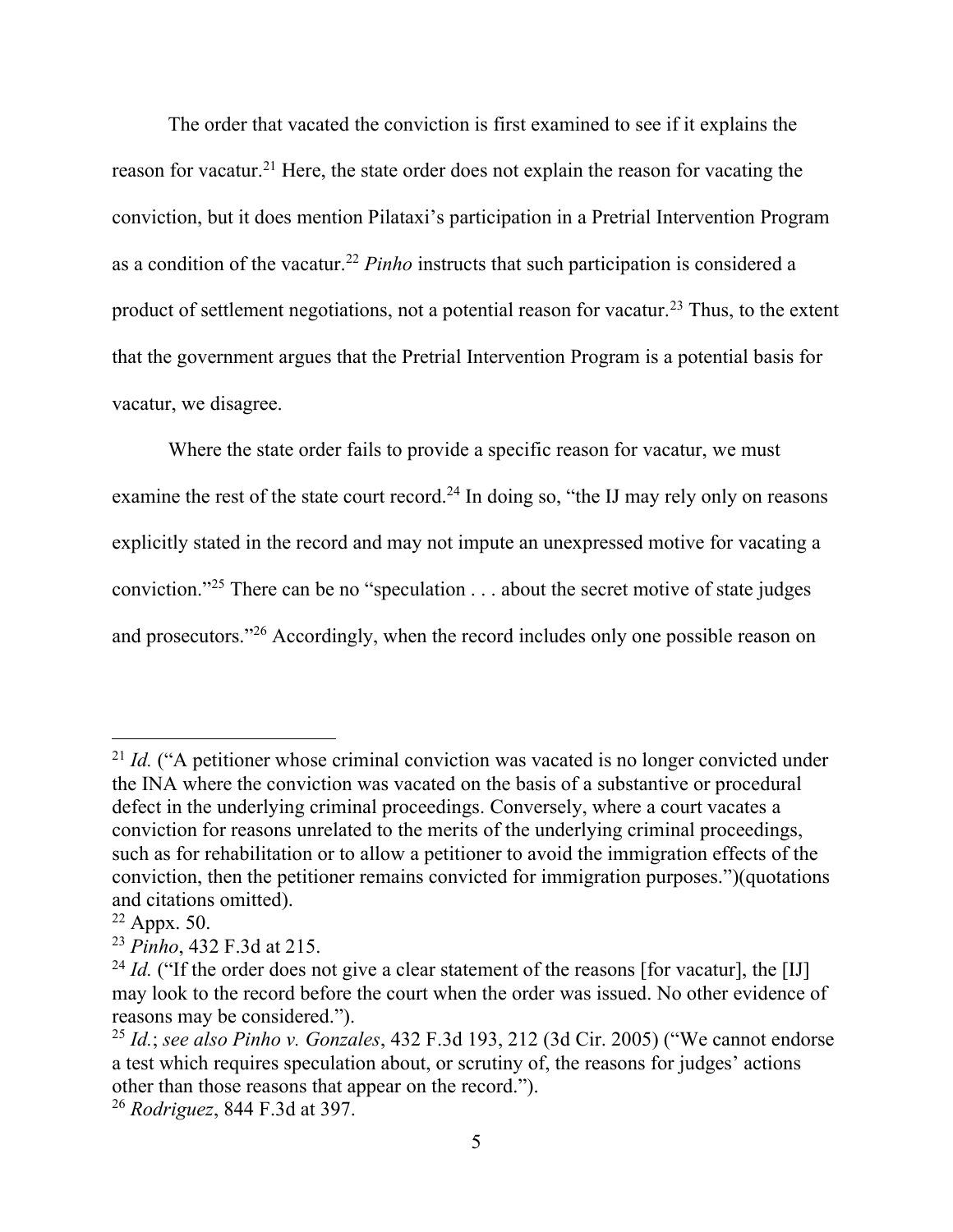which vacatur could have been based, then we must conclude that the vacatur was based on that reason.<sup>27</sup>

Here, based on the record in front of the BIA, the only ground for relief in state court was Pilataxi's claim of ineffective assistance of counsel. The record does not include a response from the state.<sup>28</sup> Thus, the pleadings include only one reason for vacatur: ineffective assistance of counsel. It is true neither the court nor the parties discussed ineffective assistance of counsel during the hearing, but no other possible reason for vacatur was before the court, and no other ground for relief appears on the record.<sup>29</sup> Our caselaw is clear that we may not go outside the record and speculate about other reasons the court may have had for vacating Pilataxi's conviction. Therefore, for purposes of immigration proceedings, Pilataxi's conviction was vacated based on a defect in the underlying criminal proceeding. Accordingly, insofar as the INA is concerned, he is no longer convicted of a crime involving moral turpitude. Accordingly, the BIA abused its discretion in denying this motion on the basis that the record was inconclusive.

<sup>27</sup> *Pinho*, 432 F.3d at 215.

 $28$  During oral argument, the government argued that Pilataxi failed to meet his burden by providing an incomplete record to the BIA. Oral Argument at 14:50. The government implicitly conceded that any concerns with the authenticity of the record were not argued to the BIA. Oral Argument at 18:35–19:30. The government also failed to raise this issue on appeal before oral argument. *See* Respondent Br. Most importantly, in its decision, the BIA did not say or suggest that Pilataxi failed to meet his burden because the record was *incomplete*. Appx. 2–3. Rather, the Board reasoned that he failed to meet his burden because the record was *inconclusive*. *Id.* It is therefore outside the scope of our review to question the completeness of the record before us. *See Rodriguez*, 844 F.3d at 398. <sup>29</sup> *See* Appx. 177–200.